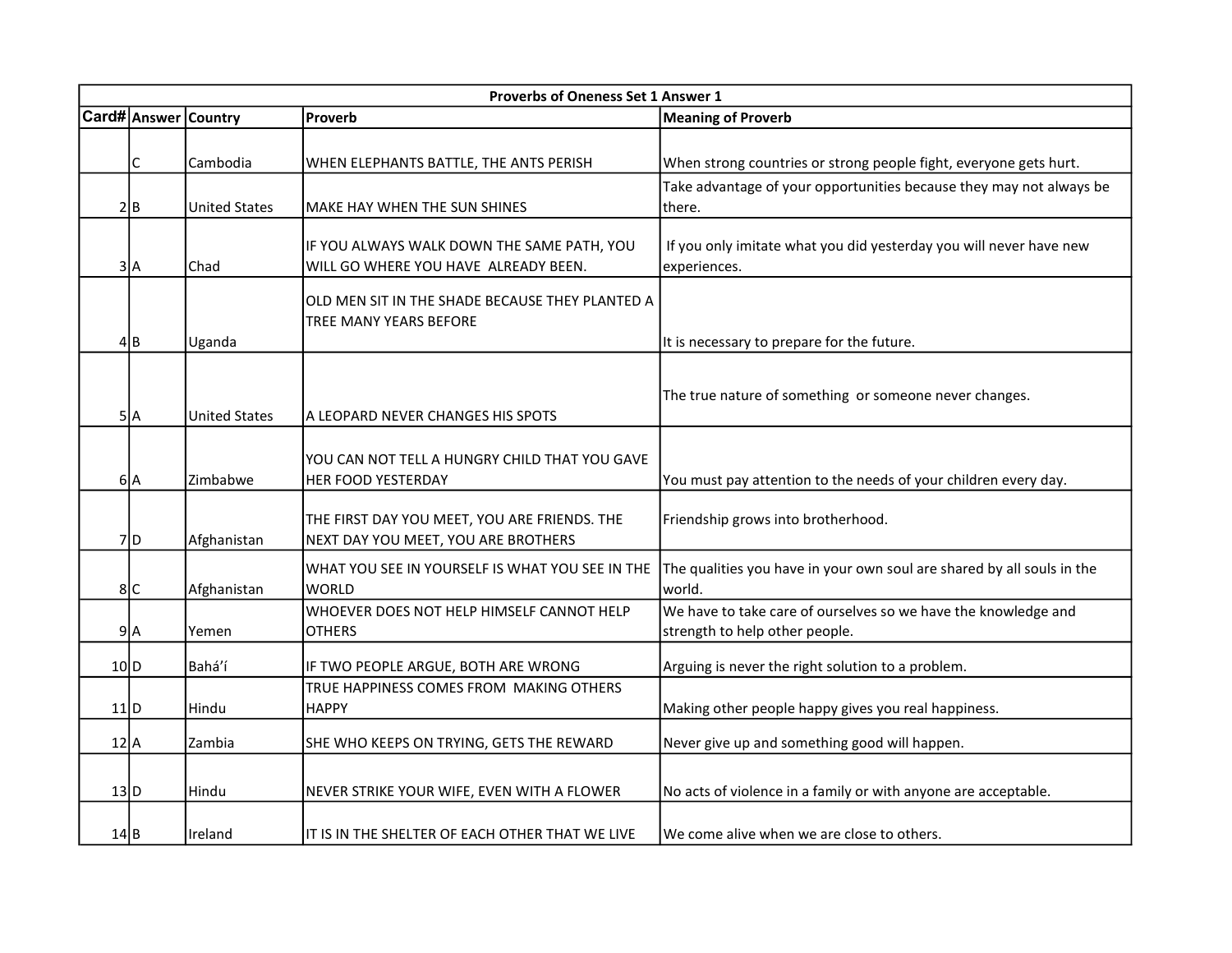|                   | <b>Card# Answer Country</b> |                      | Proverb                                                                                                                             | <b>Meaning of Proverb</b>                                                                                                    |
|-------------------|-----------------------------|----------------------|-------------------------------------------------------------------------------------------------------------------------------------|------------------------------------------------------------------------------------------------------------------------------|
| 15 D              |                             | Turkey               | MEASURE A THOUSAND TIMES AND CUT ONCE                                                                                               | There are times when we only have one chance to get something right.                                                         |
| $16$ <sup>A</sup> |                             | Angola               | THE REAL JOURNEY OF DISCOVERY BEGINS IN OLD AGE                                                                                     | When you are old and you look back on your life you will better<br>understand the experiences you have had.                  |
| 17C               |                             | Benin                | WORDS ARE LIKE SPEARS: ONCE THEY LEAVE YOUR<br>LIPS, THEY NEVER COME BACK                                                           | Unkind words can feel like a physical injury. You can not take back words<br>once you have said them. Think before speaking. |
| $18$ D            |                             | Islam                | TRUST IN GOD, BUT TIE YOUR CAMEL                                                                                                    | We are STILL responsible to use our own good judgement.                                                                      |
| $19$ <sub>D</sub> |                             | Cuba                 | WHEN THE SUN RISES, IT RISES FOR EVERYONE                                                                                           | The world was created for everyone, not just for you.                                                                        |
| 20 C              |                             | Iran                 | WE WERE SO POOR, ALL WE HAD WAS MONEY                                                                                               | There are different kinds of poverty. To be poor in spiritual qualities<br>(assets) is to be the poorest of all.             |
| $21$ C            |                             | Zambia               | YOU HAVE TO LOOK AFTER WEALTH BUT KNOWLEDGE<br>LOOKS AFTER YOU                                                                      | Money can not solve your problems, but knowledge can solve problems.                                                         |
| 22 B              |                             | Jewish               | ONLY THE INJURED PERSON CAN FORGIVE                                                                                                 | True forgiveness can only come from the person who has been hurt.                                                            |
| 23A               |                             | Saudi Arabia         | POUND THE WATER AND IT IS STILL WATER                                                                                               | Getting mad at a problem does not solve the problem.                                                                         |
| 24C               |                             | Turkey               | NO MATTER HOW FAR YOU HAVE GONE ON A WRONG<br><b>ROAD, TURN BACK</b><br>IF YOU GIVE A MAN A FISH YOU WILL FEED HIM FOR A            | Do not make the same mistakes over again.                                                                                    |
| 25 D              |                             | <b>Bible</b>         | DAY. IF YOU TEACH A MAN TO FISH, HE WILL EAT FOR<br><b>HIS WHOLE LIFE</b>                                                           | What you learn now will help you for your whole life.                                                                        |
| 26 B              |                             | Sufi                 | TEN DERVISHES (DETACHED SPIRITUAL PEOPLE) WILL<br>SLEEP UNDER ONE BLANKET, BUT TWO RULERS CAN<br>NOT LIVE TOGETHER ON ONE CONTINENT | For those who love power, there is never enough to own or conquer.                                                           |
| 27 B              |                             | Islam                | IF A PERSON TAKES ONE STEP TOWARDS GOD, GOD<br><b>WILL TAKE TWO STEPS TOWARDS HIM</b>                                               | God desires nearness to His creation and loves us more than we can<br>know.                                                  |
| $28$ $A$          |                             | <b>United States</b> | A PENNY SAVED IS A PENNY EARNED                                                                                                     | It is important to think about and prepare for the future.                                                                   |
| 29C               |                             | <b>United States</b> | A BAD WORKER BLAMES HIS TOOLS                                                                                                       | We need to take responsibility for what we do.                                                                               |
| 30 C              |                             | India                | THE BABY IS NOT YET BORN AND YOU SAY HIS NOSE IS<br>LIKE HIS GRANDFATHER'S                                                          | It is best to have patience and to wait and see what will happen.                                                            |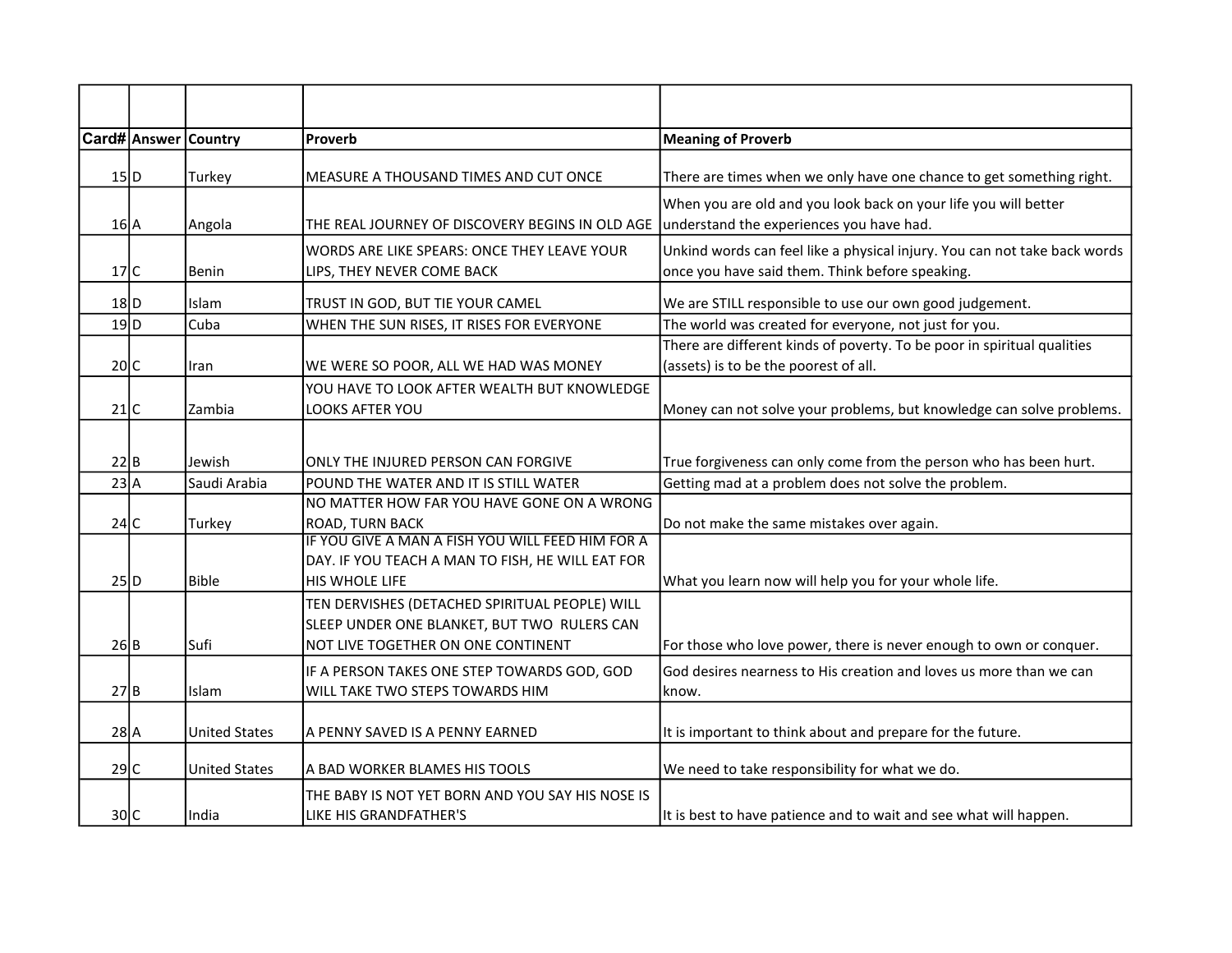|                   | Card# Answer Country |                      | Proverb                                                                                                        | <b>Meaning of Proverb</b>                                                                                                         |
|-------------------|----------------------|----------------------|----------------------------------------------------------------------------------------------------------------|-----------------------------------------------------------------------------------------------------------------------------------|
| 31 B              |                      | Jewish               | <b>FLEAS</b>                                                                                                   | WHOEVER LIES DOWN WITH A DOG WILL GET UP WITH If you spend your time with people who do bad things, you will become<br>like them. |
| 32 A              |                      | Mexico               | THE DOG THAT GOES TO TOO MANY WEDDINGS, EATS<br><b>AT NONE</b>                                                 | A greedy person often ends up with nothing.                                                                                       |
| 33 A              |                      | <b>Buddhist</b>      | IT IS BETTER TO CONQUER YOUSELF THAN TO WIN A<br><b>THOUSAND BATTLES</b>                                       | The most important battle we must win is inside of ourselves. Good<br>decisions come from good qualities.                         |
| 34 C              |                      | Arabic               | ASK ME WHAT IS MY VIRTUE NOT WHAT IS THE COLOR<br>OF MY SKIN                                                   | Our virtues are what is most important about us. All people are equal.                                                            |
| 35 D              |                      | <b>Bible</b>         | WHAT SHALL IT PROFIT A MAN IF HE GAIN THE WHOLE<br>WORLD AND LOSE HIS OWN SOUL                                 | It is most important to have a spiritual connection with God, no matter<br>how much material wealth one has.                      |
| $36$ $A$          |                      | <b>United States</b> | SHOW ME A PERSON WHO USES PHYSICAL<br>AGGRESSION AND I'LL SHOW YOU A PERSON WHO HAS<br><b>RUN OUT OF IDEAS</b> | We should use our brain to solve our problems.                                                                                    |
| 37B               |                      | England              | PRIDE GOETH BEFORE THE FALL                                                                                    | If we think too much of ourselves, we do not make good decisions.                                                                 |
| $38$ $A$          |                      | Ecuador              | IT IS ONE THING TO CACKLE LIKE A CHICKEN AND IT IS<br>ANOTHER THING TO LAY AN EGG                              | Deeds (actions) are more important than words.                                                                                    |
| 39D               |                      | Germany              | SHE WHO ATE THE NUTS MUST SWEEP AWAY THE<br><b>SHELLS</b>                                                      | We need to take responsibility for our actions.                                                                                   |
| 40 B              |                      | Islamic              | A COMPLAINING MAN COMPLAINS IN PARADISE                                                                        | Happiness and satisfaction in life come from inside.                                                                              |
| $41$ B            |                      | Bahá'í               | A TRUE GIFT IS ONE THAT YOU HAVE FORGOTTEN<br>ONCE YOU HAVE GIVEN IT                                           | We should give with a pure motive and not for selfish reasons.                                                                    |
| 42 B              |                      | Hungary              | <b>EVERY COWGIRL PRAISES HER HORSE</b><br>WHEN A MAN IS WRAPPED UP IN HIMSELF, HE MAKES                        | We sometimes exaggerate the importance of what we have or what we<br>have done.                                                   |
| 43 A              |                      | England              | A VERY SMALL PACKAGE<br>DO NOT HOLD THE LEOPARD'S TAIL. BUT IF YOU HOLD                                        | The world is very small if you are the only one in it.                                                                            |
| $44$ D            |                      | Ethiopia             | IT DON'T LET IT GO                                                                                             | You must follow through with your decisions.                                                                                      |
| $45$ <sup>A</sup> |                      | Czech Republic       | FRIENDS ARE BETTER THAN A WAGON FULL OF GOLD                                                                   | Friendship is more valuable than owning things.                                                                                   |
| 46 B              |                      | Senegal              | TO CATCH THE MONKEY REQUIRES PATIENCE                                                                          | You must take your time to achieve your goals.                                                                                    |
| $47$ B            |                      | Mexico               | IF THE FISH HAD NOT OPENED ITS MOUTH IT WOULD<br><b>NOT HAVE BEEN CAUGHT</b>                                   | Talking without thinking can get you into trouble.                                                                                |